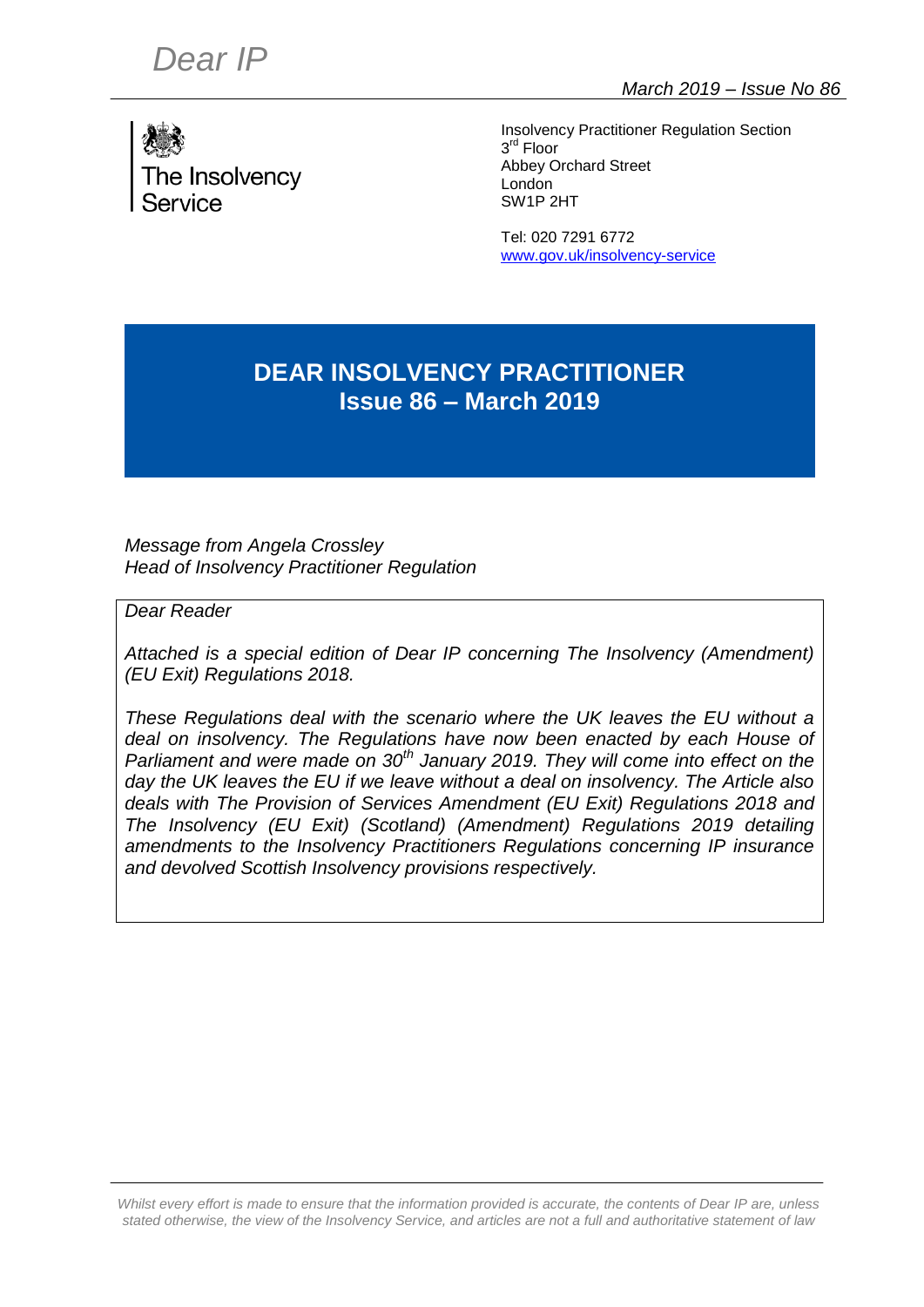## <span id="page-1-0"></span>*In this issue*:

*Information/Notes page(s):*

## **Chapter 15 Insolvency Rules, Regulations and Orders**

Article 64 **[EU Exit statutory instruments \("No Deal"\)](#page-2-0)**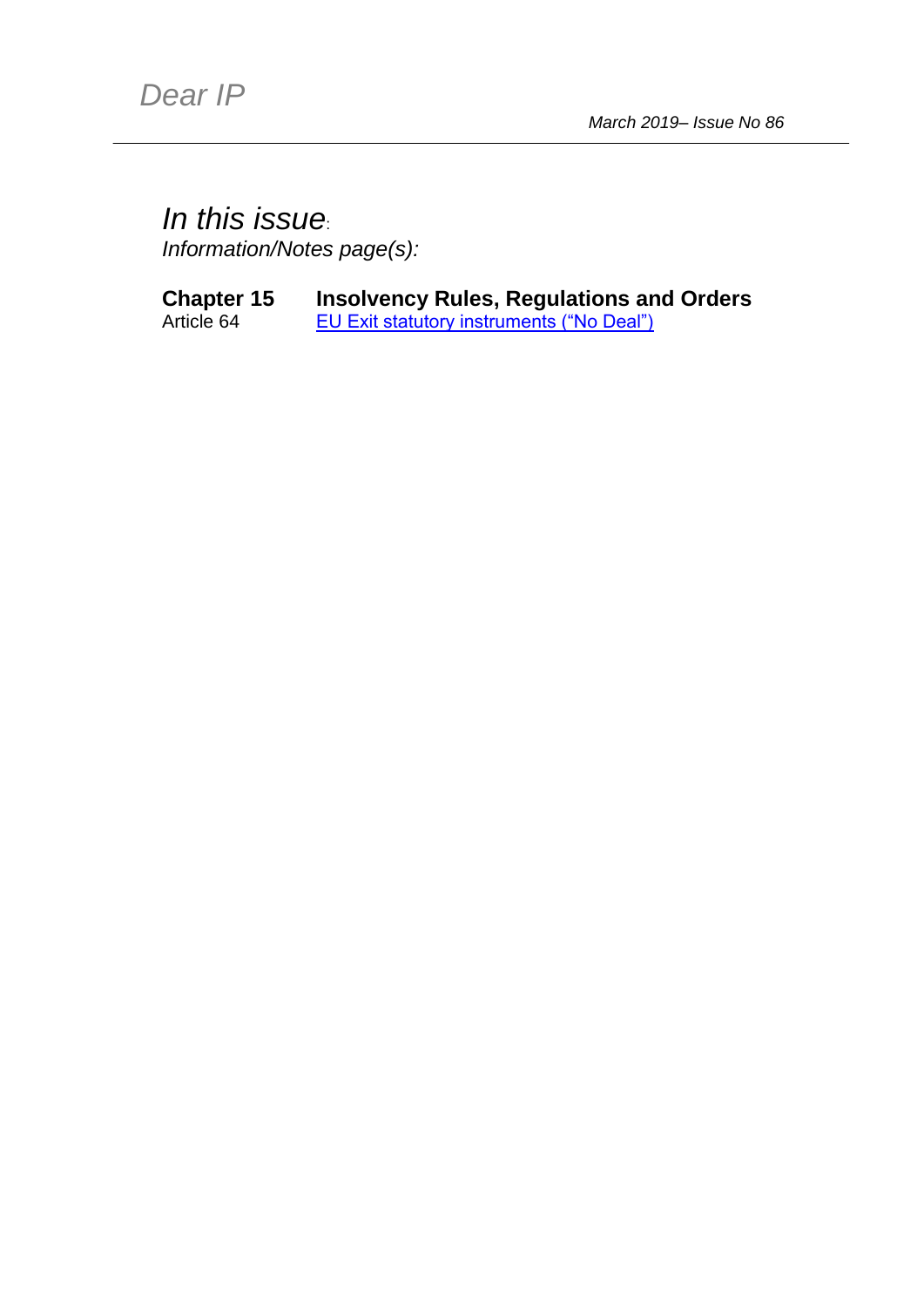## <span id="page-2-0"></span>**64) EU Exit statutory instruments ("No Deal")**

We informed readers in November 2018 that we had laid [The Insolvency](http://www.legislation.gov.uk/uksi/2019/146/contents/made)  [\(Amendment\) \(EU Exit\) Regulations 2019 a](http://www.legislation.gov.uk/uksi/2019/146/contents/made)s part of the Governments plans to prepare for the possibility of the UK leaving the EU without a deal.

The Regulations have now been enacted by each House of Parliament and were made on 30 January 2019. They will come into effect on the day the UK leaves the EU. The only exception to this are certain Northern Ireland regulations that came into effect the day after the regulations were made and were to align insolvency and employment laws in Northern Ireland with those in England, Wales and Scotland.

In addition on 12 November 2018 [The Provision of Services Amendment \(EU](https://assets.publishing.service.gov.uk/media/5be9a69540f0b667b8089f37/The_Provision_of_Services__Amendment___EU_Exit__Regulations_2018.pdf)  [Exit\) Regulations 2018](https://assets.publishing.service.gov.uk/media/5be9a69540f0b667b8089f37/The_Provision_of_Services__Amendment___EU_Exit__Regulations_2018.pdf) were laid before Parliament as a "negative" instrument. The Regulations amend the Provision of Services Regulations 2009. In addition, it revokes parts of the Provision of Services (Insolvency Practitioners) Regulations 2009 and the Provision of Services (Insolvency Practitioners) Regulations (Northern Ireland) 2009, and makes amendments to the Insolvency Practitioner Regulations 2005.

These changes reflect that in a 'no deal' scenario, the EU Services Directive will no longer apply to the UK. The laws around insurance will be amended to ensure that EEA insolvency practitioners are on a level playing field with those in the UK, by ensuring they meet the same insurance requirements. The Secretary of State for Business, Energy and Industrial Strategy will no longer have to recognise "essentially comparable" EEA insurance arrangements that do not fully meet the criteria applied to UK insolvency practitioners.

Finally on 11 January 2019 [The Insolvency \(EU Exit\) \(Scotland\) \(Amendment\)](http://www.legislation.gov.uk/sdsi/2019/9780111040447)  [Regulations 2019](http://www.legislation.gov.uk/sdsi/2019/9780111040447) were laid before the Scottish Parliament. On 26 February 2019 the SSI was scrutinised by the Economy, Energy and Fair Work Committee. At the Committee meeting the Minister for Business, Fair Work and Skills put forward a motion to approve the SSI and this was agreed without debate or dissent.

The Regulations ensure that devolved aspects of corporate and personal insolvency relating to jurisdiction, cooperation, and the recognition and enforcement of cross-border insolvency proceedings function appropriately after the UK's exit from the EU in the event of a no deal. They also protect the existing powers of floating charge holders with pre-September 2003 charges to appoint a receiver.